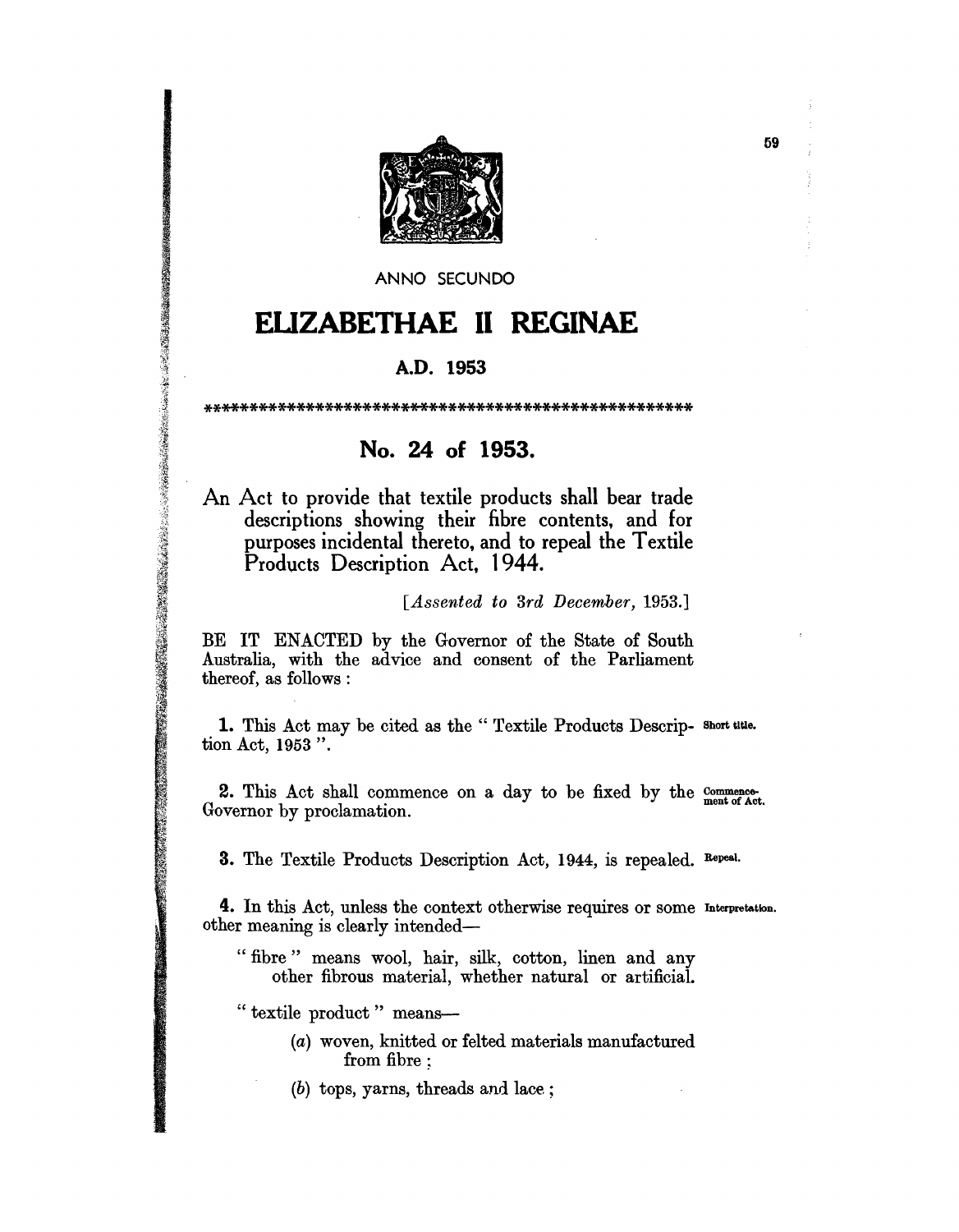- (0) articles of wearing apparel manufactured in whole or in part of such materials, but not including linings, interlinings or trimmings forming part of such articles ;
- " wool" means the natural fibre from the fleece of any variety of domestic sheep or lamb.

Duty to label textile products.

S. A person shall not sell, offer to sell, expose for sale or deliver on sale or expose or have in his possession for any purpose of advertisement or trade any textile product unless a description complying with section 6 of this Act is applied in accordance with that section to that product.

Requirements as to<br>description.

6. (1) A description applied to any textile product pursuant to section 5 of this Act shall comply with the following  $requirements :=$ 

- (a) It shall be written in English in clearly legible characters ;
- (b) It shall be attached to the product in the prescribed manner, or if none is prescribed, it shall be printed or stamped on, or woven into, the product, or securely attached to the product;
- (0) It shall be conspicuously placed so as to be clearly visible and shall be applied to the prescribed part or parts (if any) of the product;
- (d) If the product contains ninety-five per centum or more by weight of wool, it shall include the words " Pure Wool " ;
- (e) If the product. contains less than ninety-five per centum by weight of wool, it shall not include the words" Pure Wool";
- $(f)$  If the product contains less than ninety-five per centum by weight of wool but not less than five per centum by weight of wool, it shall include a statement specifying--
	- (i.) the percentage by weight of wool which is contained in the product; and
	- (ii.) the other fibres contained in the product in order of dominance by weight.

Where the percentage by weight of wool is greater than the percentage by weight of any other fibre, it shall state the percentage by weight of wool first, otherwise last ;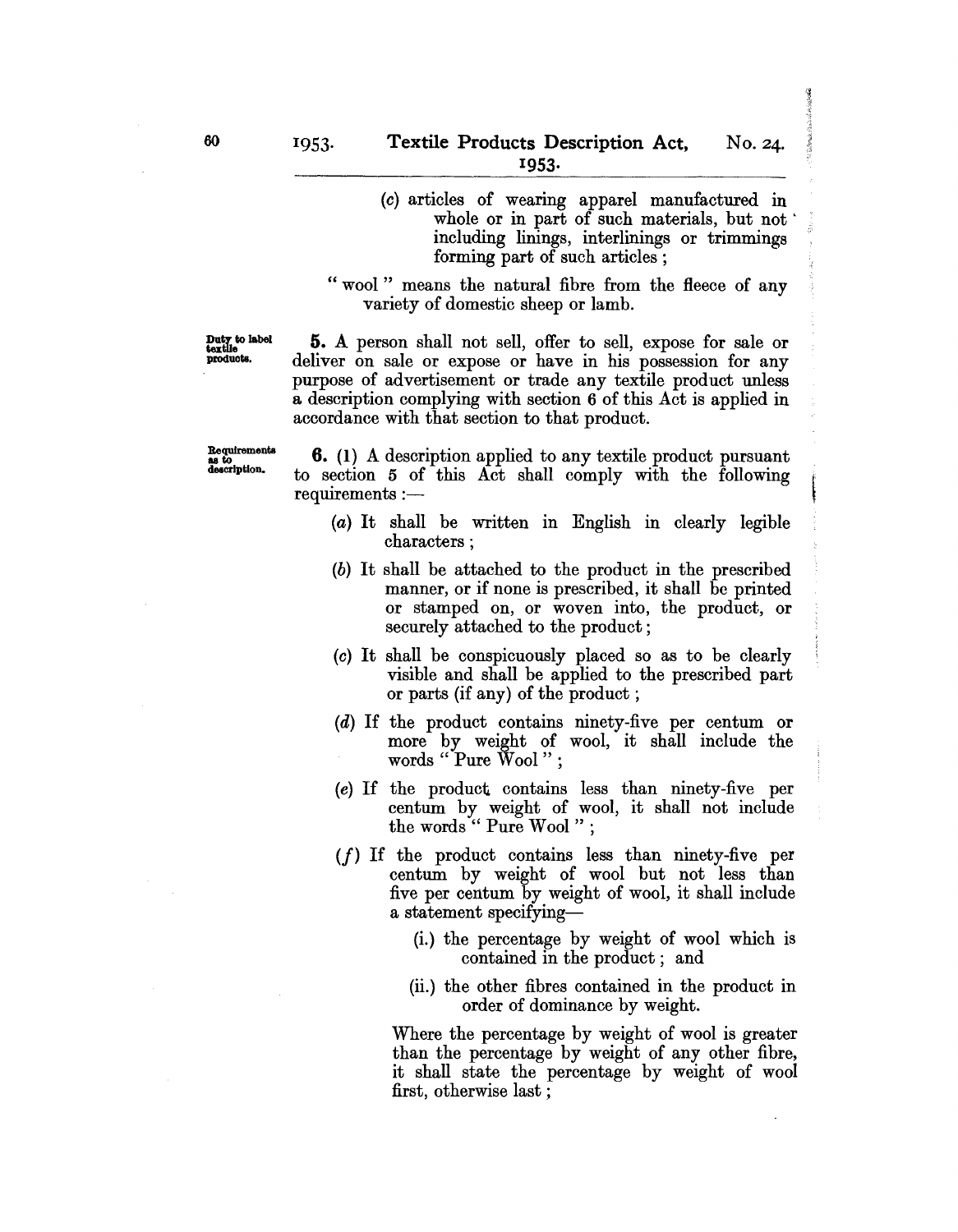$(g)$  If the product contains less than five per centum by weight of wool, it shall state the fibres other than wool in order of dominance by weight followed by the words " less than five per centum wool"; (h) If the product contains no wool, it shall include a statement specifying the fibre contained in the product, or if the product contains more than one fibre, the fibres in order of dominance by weight; (i) If the product contains loading or weighting substances other than ordinary dressing, it shall include the word "Loaded" or the word "Weighted";  $(j)$  If the product contains paper, it shall include a statement that the product contains paper. (2) It shall be deemed to be sufficient compliance with paragraphs  $(b)$  and  $(c)$  of subsection  $(1)$  of this section if a description is applied in the prescribed manner to any prescribed covering, label, reel or thing used in connection with a textile product.

(3) Where a textile product· contains less than five per centum by weight of any fibre other than wool or paper, the description under this section need not mention that fibre.

**精神の機能のあるから、そのようなから、そのようなから、そのように、そのようになっているから、そのようなので、なんですが、このようなので、そのようなので、そのようなので、そのようなので、そのようなので、そのようなので、そのようなので、そのようなので、そのようなので、そのようなので、そのようなので、そのようなので、そのようなので、そのようなので、そのようなので、そのようなので、そのようなので、そのようなので、そのようなので、そのようなので** 

(4) In this section the expression" ordinary dressing" means a dressing which-

- (a) is used to meet legitimate trade requirements; and
- (b) does not contain anything in the nature of an adulteration; and
- (c) does not contain anything used for the purpose of deceiving as to the quality, substance or nature of the textile product.

7. (1) In proceedings for an offence against this Act in Defences. respect of any textile product it shall be a defence that at the time when the offence is alleged to have been committed the product bore the same description as had been applied to it when the defendant acquired it and that that description appeared to comply with this Act and had not been altered in any way by the defendant.

(2) In any proceedings for an offence against this Act it shall be a defence that the textile product with respect to which the offence is alleged to have been committed was manufactured in or imported into this State before the commencement of this Act and that the textile product was held by the defendant *bona fide* and without any

優勝経営機関の種類を提供する「自分協力」は、「自分」に、「自分」には、「「自分」について、「純化」について、「自分」について、「自分」には、「自分」には、「自分」について、「自分」について、「自分」に